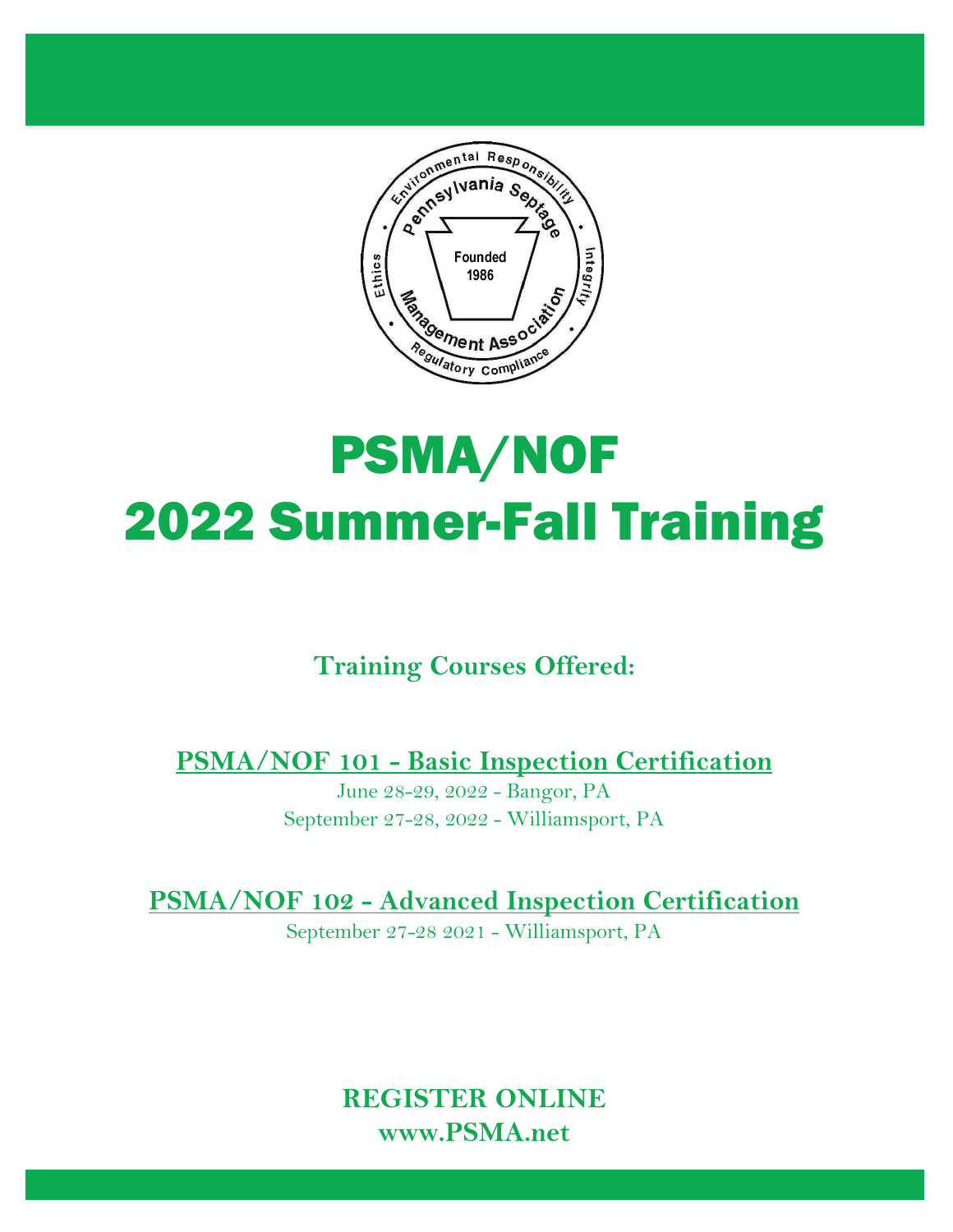#### **APPLICATION FOR TRAINING & LIMITED LICENSE: One form per trainee and make copies as needed.** Send form & payment to: PSMA, PO Box 144, Bethlehem, PA or fax to 215.689.4263 REGISTER ONLINE at www.PSMA.net • 717.763.PSMA (7762)

#### **Employer Declaration and Agreement—complete BEFORE training**

The below identified Business ("Licensee") hereby applies for a limited license to use the Onsite Wastewater Treatment System Inspection Standards promulgated by the Pennsylvania Septage Management Association, Inc. and the National Onsite Wastewater Education and Research Foundation, Inc. ("PSMA/NOF"). If granted, the license shall remain in effect only so long as the trainee individual named in this Application is a Certified PSMA/NOF Inspector, as defined in the Training Policies of PSMA/NOF and remains in the employ of the below identified business, and only so long as the identified business identified remains a member of PSMA. The license shall automatically expire when either of these conditions ceases to exist.

As the employer of a PSMA certified Onlot Wastewater Treatment System Inspector, Licensee agrees and pledges that Inspectors in its employ will fully apply the Standards for every inspection that is presented or described to the client or any other party as constituting a "PSMA Inspection," or words to that effect. Licensee agrees and pledges to comply with the PSMA Code of Ethics (Code).

Licensee acknowledges that failure to fully and strictly apply the Standards, or to misrepresent them, or failure to comply with the Code can result in decertification of the Inspector and expulsion from Association membership. Upon the approval of the Application by PSMA, Licensee will be legally bound by these terms. The person executing this application certifies that he or she is authorized to bind the identified Business to the terms hereof.

|                                                                                                                                                                                                                                |                                 |                                           |                                                                                                           | Address and the contract of the contract of the contract of the contract of the contract of the contract of the contract of the contract of the contract of the contract of the contract of the contract of the contract of th                                                                                                                                                                                                 |
|--------------------------------------------------------------------------------------------------------------------------------------------------------------------------------------------------------------------------------|---------------------------------|-------------------------------------------|-----------------------------------------------------------------------------------------------------------|--------------------------------------------------------------------------------------------------------------------------------------------------------------------------------------------------------------------------------------------------------------------------------------------------------------------------------------------------------------------------------------------------------------------------------|
|                                                                                                                                                                                                                                |                                 |                                           |                                                                                                           |                                                                                                                                                                                                                                                                                                                                                                                                                                |
| Phone has a state of the state of the state of the state of the state of the state of the state of the state of the state of the state of the state of the state of the state of the state of the state of the state of the st |                                 |                                           |                                                                                                           |                                                                                                                                                                                                                                                                                                                                                                                                                                |
| <b>PSMA/NOF TRAINING</b>                                                                                                                                                                                                       |                                 |                                           |                                                                                                           | <b>REGISTER BY MAIL</b><br>Must be received seven days before event.                                                                                                                                                                                                                                                                                                                                                           |
|                                                                                                                                                                                                                                |                                 |                                           |                                                                                                           | <b>REGISTER ONLINE at www.PSMA.net</b><br>Online registration closes on Thur before event.                                                                                                                                                                                                                                                                                                                                     |
|                                                                                                                                                                                                                                |                                 |                                           |                                                                                                           | Cancellation Deadline: 7 days before event<br>No refunds will be given after this date                                                                                                                                                                                                                                                                                                                                         |
| <b>Check Correct Course:</b>                                                                                                                                                                                                   |                                 |                                           |                                                                                                           | If you have special needs, please contact the<br>PSMA office at 717.763.PSMA.                                                                                                                                                                                                                                                                                                                                                  |
| 101 Basic Inspection Course - Have you taken 101 before? $\Box$ Yes, $\Box$ No<br>□ September 27-28, 2022; Holiday Inn, 100 Pine Street, Williamsport, PA - Tuition \$395                                                      |                                 |                                           | □ June 28-29, 2022; Allstate Septic Systems, 5167 Berry Hollow Rd, Bangor, PA - Tuition \$370 (no dinner) |                                                                                                                                                                                                                                                                                                                                                                                                                                |
| 102 Advanced Inspection Course<br>□ September 27-28, 2022; Holiday Inn, 100 Pine Street, Williamsport, PA - Tuition \$395                                                                                                      |                                 |                                           |                                                                                                           |                                                                                                                                                                                                                                                                                                                                                                                                                                |
| PSMA Membership: (your company must be a member of PSMA to register for Inspector Certification courses)                                                                                                                       |                                 |                                           |                                                                                                           |                                                                                                                                                                                                                                                                                                                                                                                                                                |
| □ Already a PSMA member: Company Member #___________                                                                                                                                                                           |                                 |                                           |                                                                                                           |                                                                                                                                                                                                                                                                                                                                                                                                                                |
|                                                                                                                                                                                                                                |                                 |                                           |                                                                                                           | □ I would like to join PSMA! Please visit www.psma.net, click "Membership," and complete a membership application. Or, you can also add your<br>member fee with with your training registration payment. Refer to the membership fee chart on our website to determine the correct fee category.<br>$\Box$ \$350 Group A $\Box$ \$400 Group B $\Box$ \$450 Group C $\Box$ \$500 Group D $\Box$ \$600 Group E $\Box$ \$750 Grou |
| Payment:                                                                                                                                                                                                                       |                                 |                                           |                                                                                                           |                                                                                                                                                                                                                                                                                                                                                                                                                                |
| TOTAL AMOUNT DUE:                                                                                                                                                                                                              | $s_{-}$                         | <u> 1989 - Johann Barn, mars et al. (</u> |                                                                                                           |                                                                                                                                                                                                                                                                                                                                                                                                                                |
| □ Check enclosed. Make check payable to PSMA, PO Box 144, Bethlehem, PA 18016                                                                                                                                                  |                                 |                                           |                                                                                                           |                                                                                                                                                                                                                                                                                                                                                                                                                                |
| □ Credit Card:                                                                                                                                                                                                                 | Register online at www.PSMA.net |                                           |                                                                                                           |                                                                                                                                                                                                                                                                                                                                                                                                                                |

#### Register online at www.PSMA.net *(check & credit card payment options)*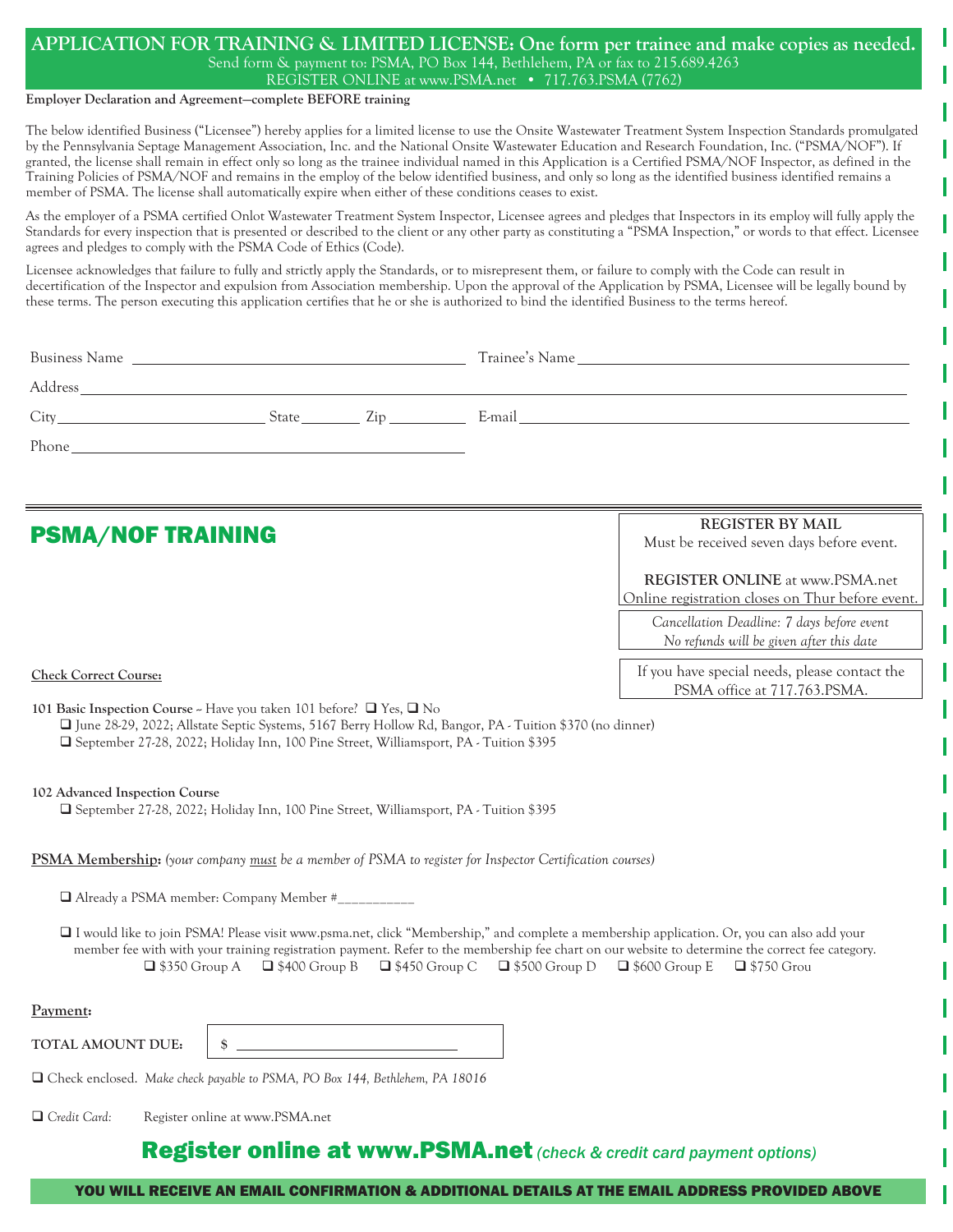# Which Course is Right For You?

All new trainees must take **PSMA/NOF-101**. If you are certified but have only limited field experience, and need to brush up on the very basic concepts, PSMA/NOF-101 is the right choice to meet your beginner needs. If you are certified and use or have used the Standards at times in the past, the **PSMA/NOF-102** is more appropriate. Detailed course outlines for the courses are available in the "Education > PSMA Certification" secion of PSMA's website.

**Please Note:** The skills of reading and writing are required prerequisites for training and for all candidates who will take the PSMA/NOF certification exam. PSMA/NOF-certified inspectors must be able to follow written instructions, record field measurements, write answers to questions and draw conclusions. Trainees must be able to complete the training and the exam without reading or writing assistance. Persons with disabilities should notify the PSMA Office in advance of the session, and reasonable accommodations will be made to assist in facilitating your participation.

**Be Prepared!** All trainees should bring materials to take notes. A calculator will be beneficial. If you have inspection tools such as probe rods, flashlight, mirror, tape measure and gloves, please bring them. Training includes a field trip to nearby onlot systems with hands-on application of inspection skills. The field activity on Day 2 operates rain or shine. Dress appropriately for field conditions; bring a change of shoes.

**Certification Test:** Students will take a multiple-choice test on the afternoon of Day 2. Students must pass with a grade of 70% or better to obtain their certification credential. The certification is valid for two years before re-certification is required.

### 101 Basic Onlot Wastewater Treatment Systems Inspection Certification

This beginners course covers the PSMA/NOF Inspection Standards. Subjects covered include: system permitting and operations history, basic system components, the basics to locating systems, basics to recognizing problems, analysis of inspection results and evaluation report writing. Individuals who complete the course work and achieve a passing grade on the post-training exam become 101 certified. PSMA-NOF Inspection Standards can then be used under a limited license agreement.

### 102 Advanced Onlot Wastewater Treatment Systems Inspection Certification

This basic course is available to PSMA/NOF-certified inspectors. This course builds upon PSMA/NOF-101 and covers subjects which include inspecting "standard" and "alternate" systems, problem-solving techniques and case studies focusing on standard and difficult systems. Participants should have at least one year's experience inspecting onlot systems through the application of the PSMA/NOF Inspection Standards. Participants must have completed PSMA/NOF-101.

#### How to Register

Your company must be a current member of PSMA to register for an inspection certification course. Complete an "Application for Training & Limited License Form" for each student participating and return the form along with payment to PSMA, PO Box 144, Bethlehem, PA 18016. You can also register & pay online at www.PSMA.net - first, log-in to your PSMA member account, and then, visit the "Training Courses" page of the PSMA website (under Education). There you can add your desired course(s) to your shopping cart and check out.

### Training Location Information & Lodging

101 Course - Bangor PA **Allstate Septic Systems** 5167 Berry Hollow Rd Bangor, PA 18013 Business Office: (800) 858-3111 *\*\* This event is being run at a PSMA member's business offices - nearby hotels are located in Easton & East Stroudsburg, PA \*\**

101 & 102 Course - Williamsport PA **Holiday Inn Williamsport** 100 Pine Street Williamsport, PA 17701 Hotel: (570) 327-8231